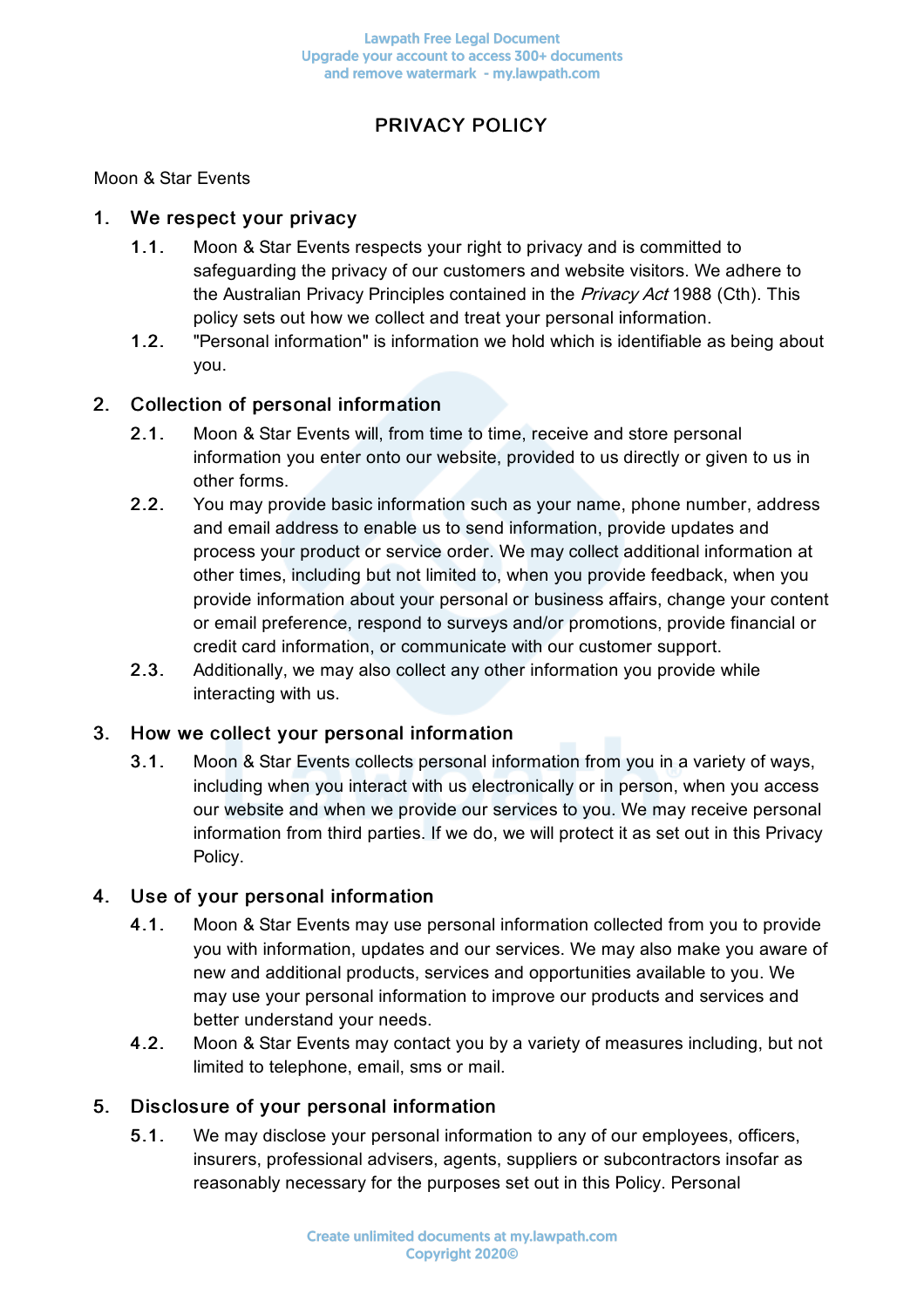information is only supplied to a third party when it is required for the delivery of our services.

- 5.2. We may from time to time need to disclose personal information to comply with a legal requirement, such as a law, regulation, court order, subpoena, warrant, in the course of a legal proceeding or in response to a law enforcement agency request.
- 5.3. We may also use your personal information to protect the copyright, trademarks, legal rights, property or safety of Moon & Star Events, www.moonandstarevents.com.au, its customers or third parties.
- 5.4. Information that we collect may from time to time be stored, processed in or transferred between parties located in countries outside of Australia.
- 5.5. If there is a change of control in our business or a sale or transfer of business assets, we reserve the right to transfer to the extent permissible at law our user databases, together with any personal information and non-personal information contained in those databases. This information may be disclosed to a potential purchaser under an agreement to maintain confidentiality. We would seek to only disclose information in good faith and where required by any of the above circumstances.
- 5.6. By providing us with personal information, you consent to the terms of this Privacy Policy and the types of disclosure covered by this Policy. Where we disclose your personal information to third parties, we will request that the third party follow this Policy regarding handling your personal information.

## 6. Security of your personal information

- 6.1. Moon & Star Events is committed to ensuring that the information you provide to us is secure. In order to prevent unauthorised access or disclosure, we have put in place suitable physical, electronic and managerial procedures to safeguard and secure information and protect it from misuse, interference, loss and unauthorised access, modification and disclosure.
- 6.2. The transmission and exchange of information is carried out at your own risk. We cannot guarantee the security of any information that you transmit to us, or receive from us. Although we take measures to safeguard against unauthorised disclosures of information, we cannot assure you that personal information that we collect will not be disclosed in a manner that is inconsistent with this Privacy Policy.

## 7. Access to your personal information

- 7.1. You may request details of personal information that we hold about you in accordance with the provisions of the Privacy Act 1988 (Cth). A small administrative fee may be payable for the provision of information. If you would like a copy of the information, which we hold about you or believe that any information we hold on you is inaccurate, out of date, incomplete, irrelevant or misleading, please email us at moonandstarevents@gmail.com.
- 7.2. We reserve the right to refuse to provide you with information that we hold about you, in certain circumstances set out in the Privacy Act.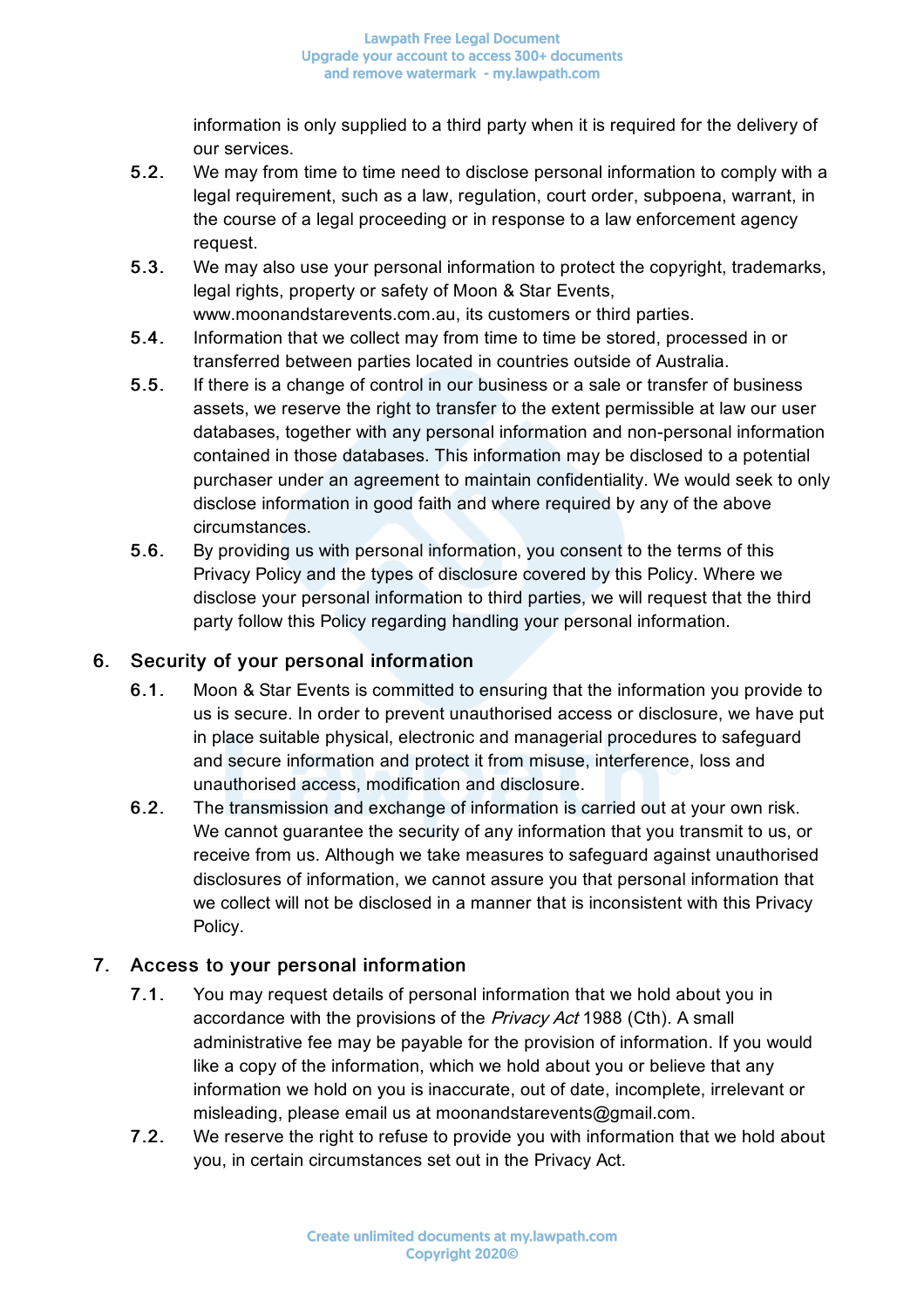### 8. Complaints about privacy

8.1. If you have any complaints about our privacy practices, please feel free to send in details of your complaints to 1/132 Cockburn Road, Munster, Western Australia, 6166. We take complaints very seriously and will respond shortly after receiving written notice of your complaint.

## 9. Changes to Privacy Policy

9.1. Please be aware that we may change this Privacy Policy in the future. We may modify this Policy at any time, in our sole discretion and all modifications will be effective immediately upon our posting of the modifications on our website or notice board. Please check back from time to time to review our Privacy Policy.

### 10. Website

## 10.1. When you visit our website

When you come to our website (www.moonandstarevents.com.au) we may collect certain information such as browser type, operating system, website visited immediately before coming to our site, etc. This information is used in an aggregated manner to analyse how people use our site, such that we can improve our service.

### 10.2. Cookies

We may from time to time use cookies on our website. Cookies are very small files which a website uses to identify you when you come back to the site and to store details about your use of the site. Cookies are not malicious programs that access or damage your computer. Most web browsers automatically accept cookies but you can choose to reject cookies by changing your browser settings. However, this may prevent you from taking full advantage of our website. Our website may from time to time use cookies to analyses website traffic and help us provide a better website visitor experience. In addition, cookies may be used to serve relevant ads to website visitors through third party services such as Google Adwords. These ads may appear on this website or other websites you visit.

10.3. Third party sites

Our site may from time to time have links to other websites not owned or controlled by us. These links are meant for your convenience only. Links to third party websites do not constitute sponsorship or endorsement or approval of these websites. Please be aware that Moon & Star Events is not responsible for the privacy practises of other such websites. We encourage our users to be aware, when they leave our website, to read the privacy statements of each and every website that collects personal identifiable information.